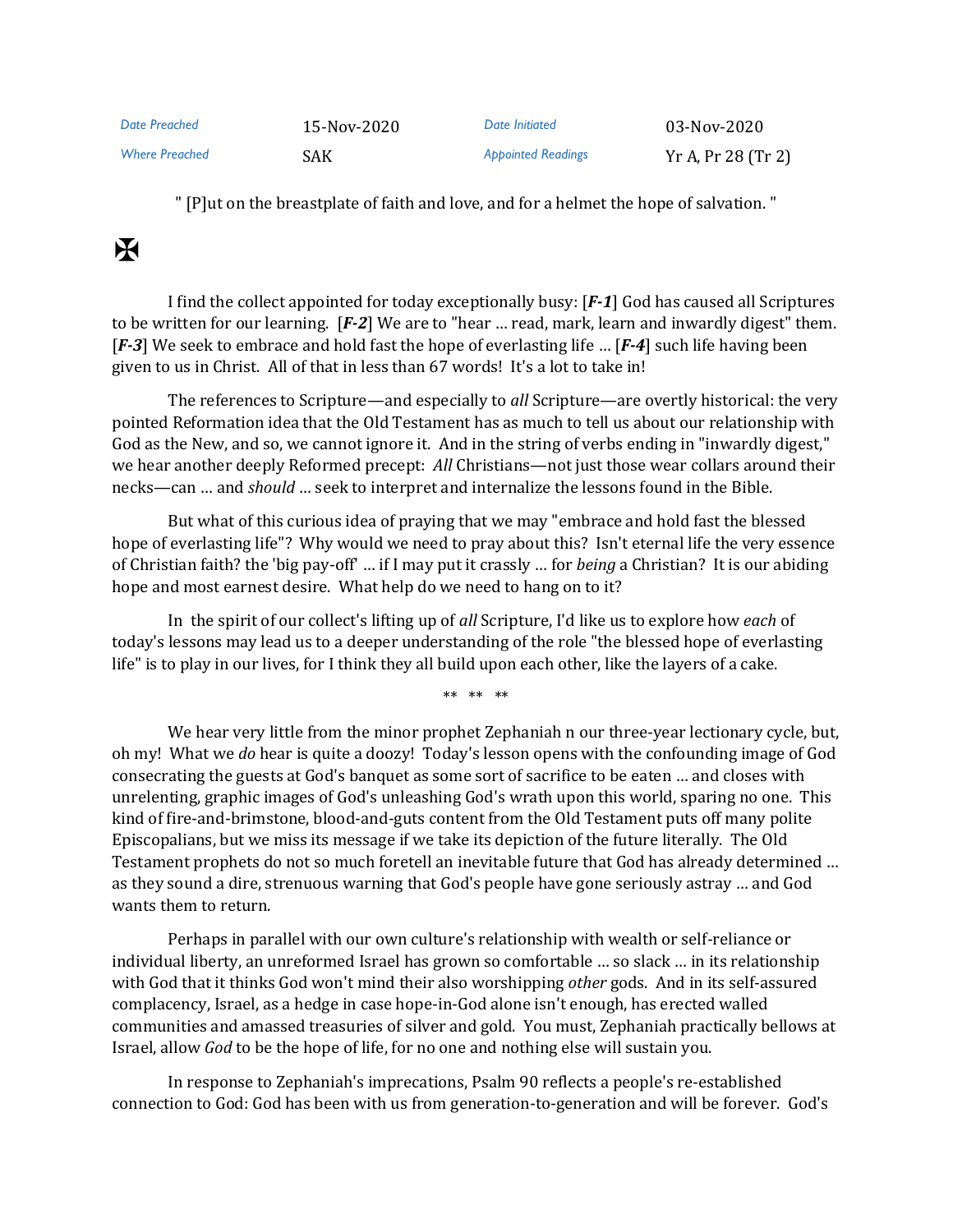timelessness is an infinity that dwarfs human life and accomplishment. But the psalmist's focus is not the repentance of Zephaniah, for the psalm then makes a reverent profession of humble partnership with Almighty and Omniscient God: "[T]each us," the psalmist prays, "to number our days so that we may apply our hearts to wisdom" … and "prosper the work of our hands": The goal of wisdom … of our learning God's ways and embracing God's greatest desires for us … is not our own perfection … a personal holiness that risks becoming holier-than-thou-**ness** … but of doing and creating and repairing *with* and *for* God; of being God's hands in this world. Although we *learn* the ways of God in the temple [*gesture*], our true calling is to *perform* them at the dinner table, in the office and at the IGA.

Now, if making the world more *God-wise* sounds daunting … and it is: being countercultural is never easy! … do not fear, St Paul assures the Thessalonians. The advent the Thessalonians are awaiting is Christ's *personal* re-appearance on earth, but we, too, participate in the fuller and fuller advent of the Savior in this world: by doing His will and working His ways. Whatever darkness confronts us cannot harm us, for we are people of the Light. We do not need to gin up for ourselves sources of false peace and security … because we live … already and forever … in Christ. And God has fully equipped us for the work of turning a self-obsessed world toward the true and single source of its salvation: We have a breastplate of faith and love and a helmet of the hope of salvation—the Greek word for "hope" connoting not a wish or desire, but an expectation ... assured belief. As Christ's own, we wear a helmet of immortality that counteracts any harm or danger we may encounter as we perform the wise ways of God.

\*\* \*\* \*\*

From the people's dereliction of God in Zephaniah … to applying ourselves to the wisdom of God in Psalm 90 … to the armor of faith, hope and love that God lovingly provides us: How does this canvass of Scripture assist us as we read, mark, learn and inwardly digest Jesus' parable of the talents? It helps us see that Jesus' warning is about complacency … about taking our relationship with God for granted, lest we, like the Israelites of Zephaniah's time, come to think we're excused from doing the advent-work of God.

The parable is relatively straightforward: The master entrusts each of three slaves with an enormous sum of money, to prosper the master's business while he is away. The first two slaves invest the money wisely—perhaps even take great risks with it, given the 100% ROI they achieve and are richly rewarded … are invited to the master's banquet table. The third slave, on the other hand, plays only defense … for by merely protecting the master's money from theft by burying it, he squanders its constructive force. And when, with a long explanation, the third slave simply hands back exactly what his master had given him, the master says bluntly that he has utterly failed in what was entrusted to him.

Now, what, exactly, is the *cause* of the third slave's failure? It isn't greed or dishonesty or even incompetence. And it isn't fear. Although he claims to be afraid, the master doesn't buy this. No, the third slave's sins is a lack of diligence … a failure to bring his personal gifts to the mission the master gives him; a failure to increase the master's reach in this world, because he withholds the very gifts and skills that caused the master to select the slave for this work in the first place.

The third slave mistakes his role: More like a safe deposit box than a mutual fund, he regards himself as a mere preserver of the master's *status quo,* rather than a multiplier of master's realm. The third slave takes off the helmet of hope—the hope of an infinitely-expanding future